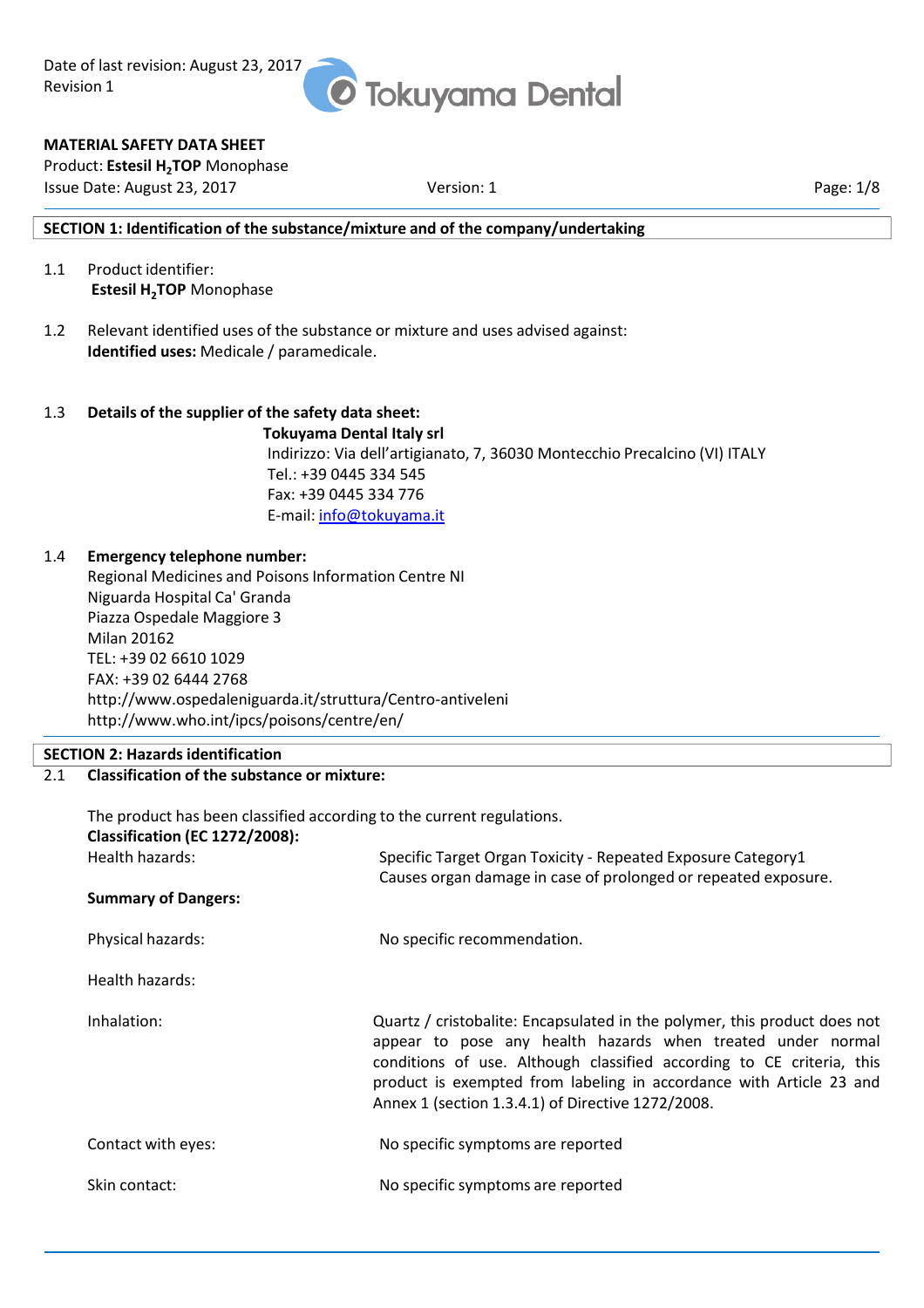## *O* Tokuyama Dental

#### **MATERIAL SAFETY DATA SHEET**

|     | Product: Estesil H <sub>2</sub> TOP Monophase |                                                                                                                                                                      |             |
|-----|-----------------------------------------------|----------------------------------------------------------------------------------------------------------------------------------------------------------------------|-------------|
|     | Issue Date: August 23, 2017                   | Version: 1                                                                                                                                                           | Page: $2/8$ |
|     | Ingestion:                                    | No specific symptoms are reported                                                                                                                                    |             |
|     | Other health effects:                         | No other information provided.                                                                                                                                       |             |
|     | Environmental hazards:                        | Not considered dangerous for the environment.                                                                                                                        |             |
| 2.2 | Elements of the Label:                        | Safety data sheet available on request.                                                                                                                              |             |
| 2.3 | Other hazards:                                | Chemical compounds containing silicon-hydrogen bonds (SiH). This<br>product can generate hydrogen gas. For more information see § 10:<br>"Stability and Reactivity". |             |

#### **SECTION 3: Composition/information on ingredients**

#### 3.2 Mixtures:

General information: Mixture of polyorganosiloxane, charge, additives.

| <b>Chemical name</b> | <b>Concentration</b> | <b>CAS NUMBER</b> | ICE N. | Registration<br><b>Number</b><br><b>REACH</b> | Note |
|----------------------|----------------------|-------------------|--------|-----------------------------------------------|------|
| Quartz (SiO2)        | < 50%                | 14808-60-7        |        |                                               |      |

\*In the case of gaseous components the concentrations are expressed as a percentage of volume, in other cases as a percentage of weight. #: # This substance has specified exposure limits for workplace.

PBT: persistent, bioaccumulative and toxic substance.

vPvB: very persistent and very bioaccumulable

Classification:

| <b>Chemical name</b> | <b>Concentration</b> |                |  | <b>Note</b> |
|----------------------|----------------------|----------------|--|-------------|
| Quartz (SiO2)        | DSD:                 | Xn; R48/20     |  |             |
|                      | CLP:                 | STOT RE 1;H372 |  |             |

DSD: Directive 67/548 / EEC CLP: Regulation No. 1272/2008

Full texts for all R Phrases and H Phrases are shown in step 16.

#### **SECTION 4: First aid measures**

|     | <b>General information:</b>                                                    | Get medical attention if symptoms occur. Store contaminated<br>clothing in closed containers until disposal or decontamination. |
|-----|--------------------------------------------------------------------------------|---------------------------------------------------------------------------------------------------------------------------------|
| 4.1 | <b>Description of first aid measures:</b>                                      |                                                                                                                                 |
|     | Inhalation:                                                                    | Not relevant.                                                                                                                   |
|     | Eye contact:                                                                   | In case of contact with eyes, rinse thoroughly with clean water.                                                                |
|     |                                                                                | Continue to rinse for at least 15 minutes.                                                                                      |
|     | Skin contact:                                                                  | Remove contaminated clothing and shoes. Wash with soap and<br>water.                                                            |
|     | Ingestion:                                                                     | Do not induce vomiting. Rinse the mouth thoroughly with water.                                                                  |
| 4.2 | Most important symptoms and effects,<br>both acute and delayed:                | Not known.                                                                                                                      |
| 4.3 | Indication of any immediate medical<br>attention and special treatment needed: | Get medical attention if symptoms occur                                                                                         |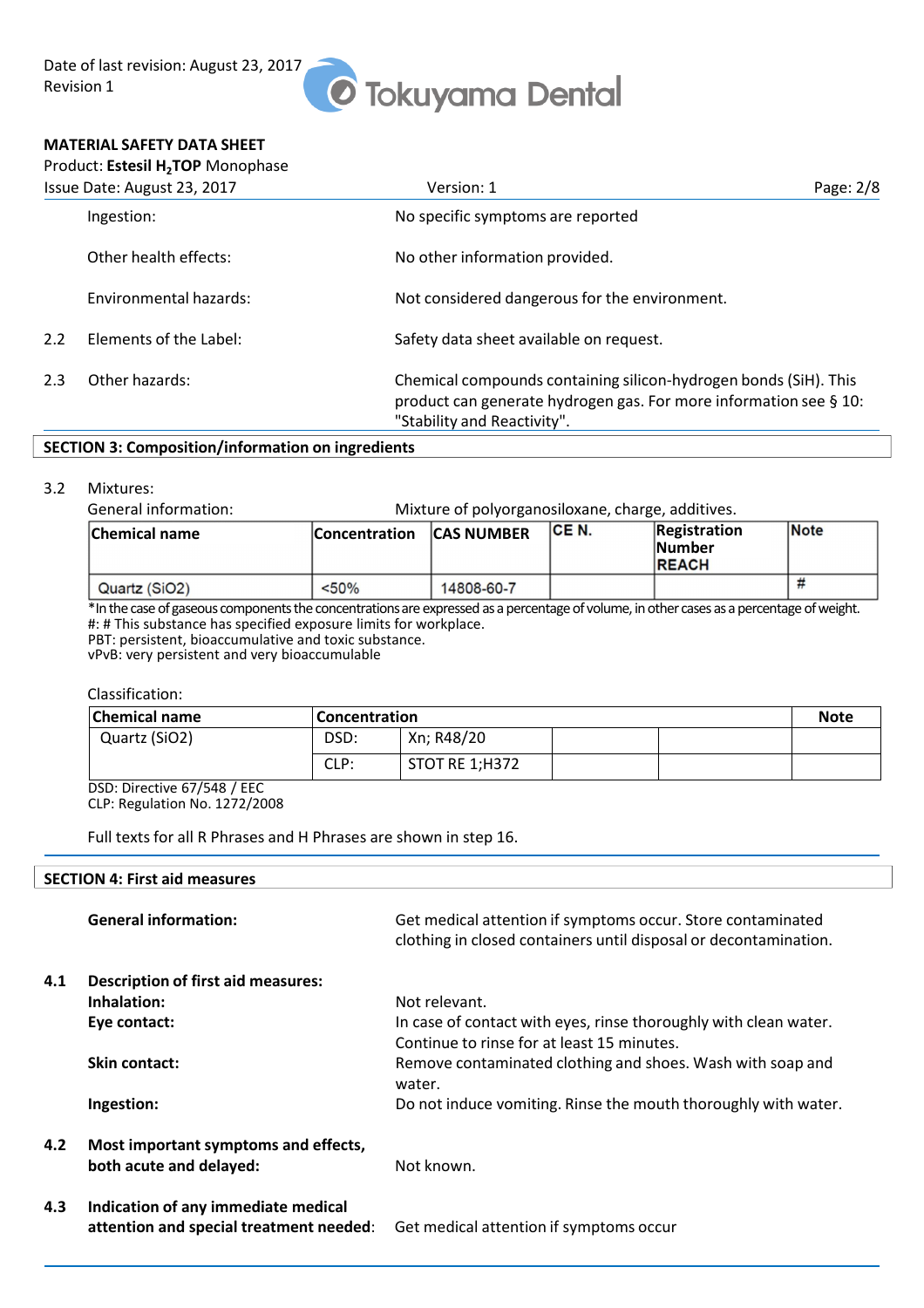# **O** Tokuyama Dental

#### **MATERIAL SAFETY DATA SHEET**

|     | Product: Estesil H <sub>2</sub> TOP Monophase                                                                                            |                                                                                                                                                                                                                                                                                                                                                                                                        |           |
|-----|------------------------------------------------------------------------------------------------------------------------------------------|--------------------------------------------------------------------------------------------------------------------------------------------------------------------------------------------------------------------------------------------------------------------------------------------------------------------------------------------------------------------------------------------------------|-----------|
|     | Issue Date: August 23, 2017                                                                                                              | Version: 1                                                                                                                                                                                                                                                                                                                                                                                             | Page: 3/8 |
|     | <b>Risks</b>                                                                                                                             | No specific recommendation.                                                                                                                                                                                                                                                                                                                                                                            |           |
|     | Treatment:                                                                                                                               | No specific recommendation.                                                                                                                                                                                                                                                                                                                                                                            |           |
|     | <b>SECTION 5: Firefighting measures</b>                                                                                                  |                                                                                                                                                                                                                                                                                                                                                                                                        |           |
|     | <b>General Fire Hazards:</b>                                                                                                             | No specific recommendation.                                                                                                                                                                                                                                                                                                                                                                            |           |
| 5.1 | <b>Extinguishing media:</b><br>Suitable extinguishing media:                                                                             | Foam. Powder. Carbon dioxide (CO2).                                                                                                                                                                                                                                                                                                                                                                    |           |
|     | Unsuitable extinguishing media:                                                                                                          | Do not use a jet of water as a means of extinction because it would<br>extend the fire. Alkaline powders.                                                                                                                                                                                                                                                                                              |           |
| 5.2 | Special hazards arising from the<br>substance or mixture:                                                                                | This product can generate hydrogen gas. Vapors can form explosive<br>mixtures with the air. For more information see § 10: "Stability and<br>Reactivity".                                                                                                                                                                                                                                              |           |
| 5.3 | <b>Advice for firefighters:</b><br><b>Protective actions during</b><br>firefighting<br>Special protective equipment<br>for firefighters: | Cool containers exposed to heat with water spray and remove them<br>from the fire area if it can be done without risk.<br>Wear positive-pressure self-contained breathing apparatus (SCBA)<br>and appropriate protective clothing. Firefighter's clothing conforming<br>to European standard EN469 (including helmets, protective boots and                                                            |           |
|     |                                                                                                                                          | gloves) will provide a basic level of protection for chemical incidents.                                                                                                                                                                                                                                                                                                                               |           |
|     | <b>SECTION 6: Accidental release measures</b>                                                                                            |                                                                                                                                                                                                                                                                                                                                                                                                        |           |
| 6.1 | <b>Personal precautions:</b>                                                                                                             | Wear suitable personal protective equipment. For individual<br>protection equipment, see Section 8 of the SDS. Keep away from Alcal<br>and caustic products. Eliminate all sources of ignition.                                                                                                                                                                                                        |           |
| 6.2 | <b>Environmental Precautions:</b>                                                                                                        | Collect leakage material. Avoid penetration in watercourses, drainage<br>networks, basements or confined areas. Ventilate the swirling zone<br>by means of mechanical means, avoiding the formation of explosive<br>mixtures with the air.                                                                                                                                                             |           |
| 6.3 | <b>Methods and material for</b>                                                                                                          |                                                                                                                                                                                                                                                                                                                                                                                                        |           |
|     | containment and cleaning up:                                                                                                             | Collecting container for spilled material must be labeled with the<br>correct designation of the contents and the hazard symbol. Suitable<br>containers: equipped with a degasser. Absorb with sand or other inert<br>absorbent. DO NOT use basic substances. To clean the floor and<br>objects contaminated by this product, use a suitable solvent (see § 9).<br>Wash the area with plenty of water. |           |
|     | <b>Notification procedures:</b>                                                                                                          | Caution: Contaminated surfaces may be slippery. For disposal<br>information, refer to Section 13 of the SDS.                                                                                                                                                                                                                                                                                           |           |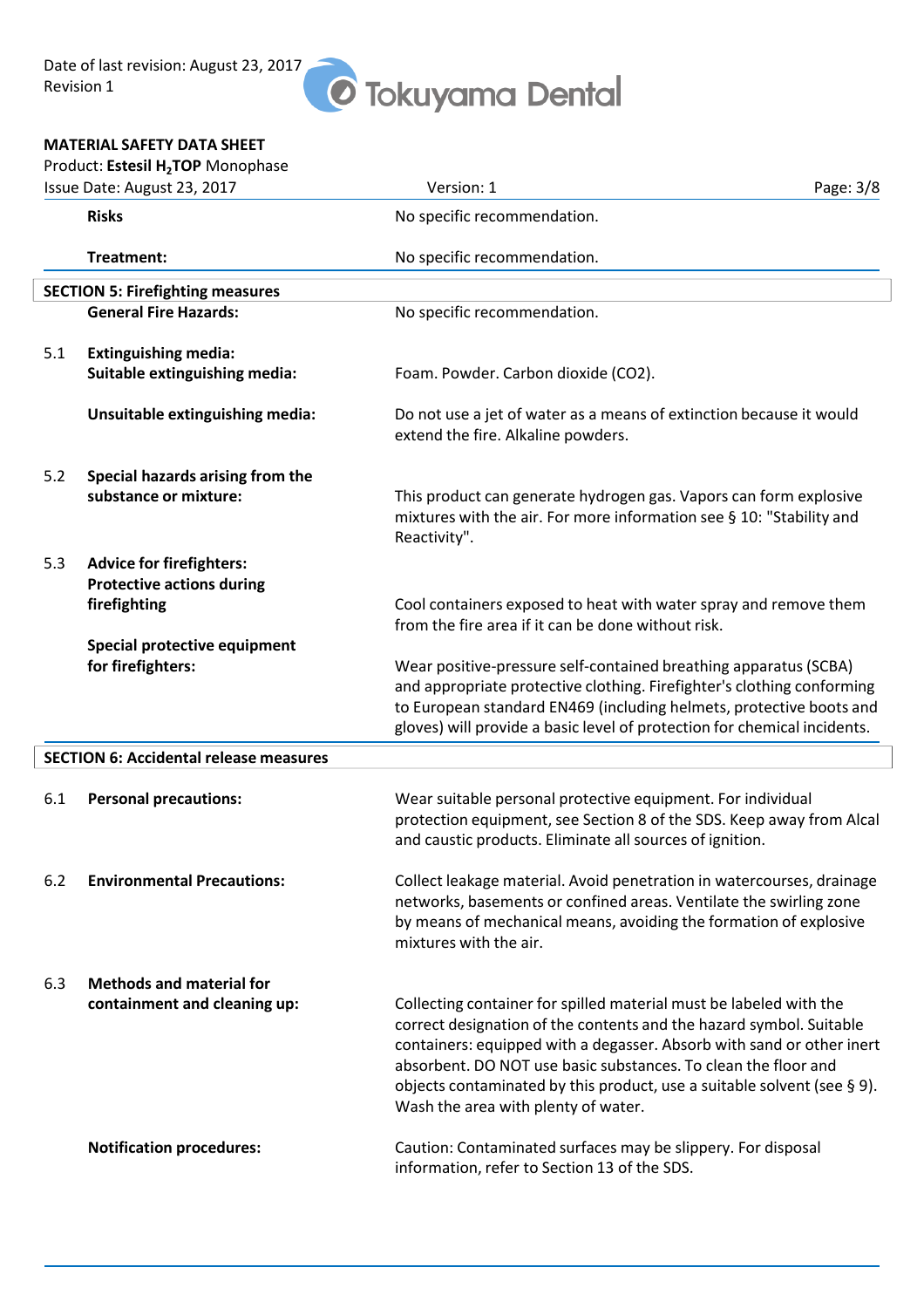#### **MATERIAL SAFETY DATA SHEET**

|     | Product: Estesil H <sub>2</sub> TOP Monophase                    |                                                                                                                                                                                                                                                                           |             |
|-----|------------------------------------------------------------------|---------------------------------------------------------------------------------------------------------------------------------------------------------------------------------------------------------------------------------------------------------------------------|-------------|
|     | Issue Date: August 23, 2017                                      | Version: 1                                                                                                                                                                                                                                                                | Page: $4/8$ |
|     | <b>SECTION 7: Handling and storage</b>                           |                                                                                                                                                                                                                                                                           |             |
| 7.1 | <b>Precautions for safe handling:</b>                            | Use mechanical ventilation in case of handling that causes vapor<br>formation. Do not mix with incompatible materials. For more<br>information see § 10: "Stability and Reactivity". Read and follow the<br>manufacturer's recommendations.                               |             |
| 7.2 | Conditions for safe storage,<br>including any incompatibilities: | Store in a cool, dry, well-ventilated place. Keep away from<br>incompatible materials, free flames and high temperatures. Store in<br>the original sealed packaging. equipped with a degasator. Suitable<br>containers: polyethylene. Steel drum coated with epoxy resin. |             |
| 7.3 | Specific end use(s)                                              | No data available.                                                                                                                                                                                                                                                        |             |

#### **SECTION 8: Exposure Controls/personal protection**

| 8.1 | <b>Control parameters:</b>                                             |                                                                                                                                      |
|-----|------------------------------------------------------------------------|--------------------------------------------------------------------------------------------------------------------------------------|
|     | <b>Occupational exposure limits:</b>                                   |                                                                                                                                      |
|     | Quarzo/cristobalite:                                                   | Encapsulated in the polymer, this product does not appear to pose<br>any health hazards when treated under normal conditions of use. |
| 8.2 | <b>Exposure controls:</b><br>Appropriate engineering<br>controls:      | Avoid inhaling vapors and aerosols.                                                                                                  |
|     | Individual protection measures, such as personal protective equipment: |                                                                                                                                      |
|     | <b>General informations:</b>                                           | Ensure adequate ventilation during the operation of vapor formation<br>operations.                                                   |
|     | Eye/face protection:                                                   | Wear protective goggles.                                                                                                             |
|     | <b>Skin protection:</b>                                                |                                                                                                                                      |
|     | Hand protection:                                                       | Use protective gloves made of: Nitrile. Polyvinyl Chloride (PVC).<br>Rubber or plastic.                                              |
|     | Other skin and body protection:                                        | Wear appropriate clothing to prevent repeated or prolonged skin<br>contact. Use suitable protective clothing.                        |
|     | <b>Respiratory protection:</b>                                         | No particular precaution.                                                                                                            |
|     | <b>Hygiene measures:</b>                                               | Install an eyewash spot and a safety shower.                                                                                         |
|     | <b>Environmental controls:</b>                                         | No data available.                                                                                                                   |
|     | <b>SECTION 9: Physical and Chemical Properties</b>                     |                                                                                                                                      |
| 9.1 | Information on basic physical and chemical properties:                 |                                                                                                                                      |

| . |             |                |
|---|-------------|----------------|
|   | Appearance: |                |
|   | Form:       | Liguid         |
|   | Form:       | <b>Viscous</b> |
|   |             |                |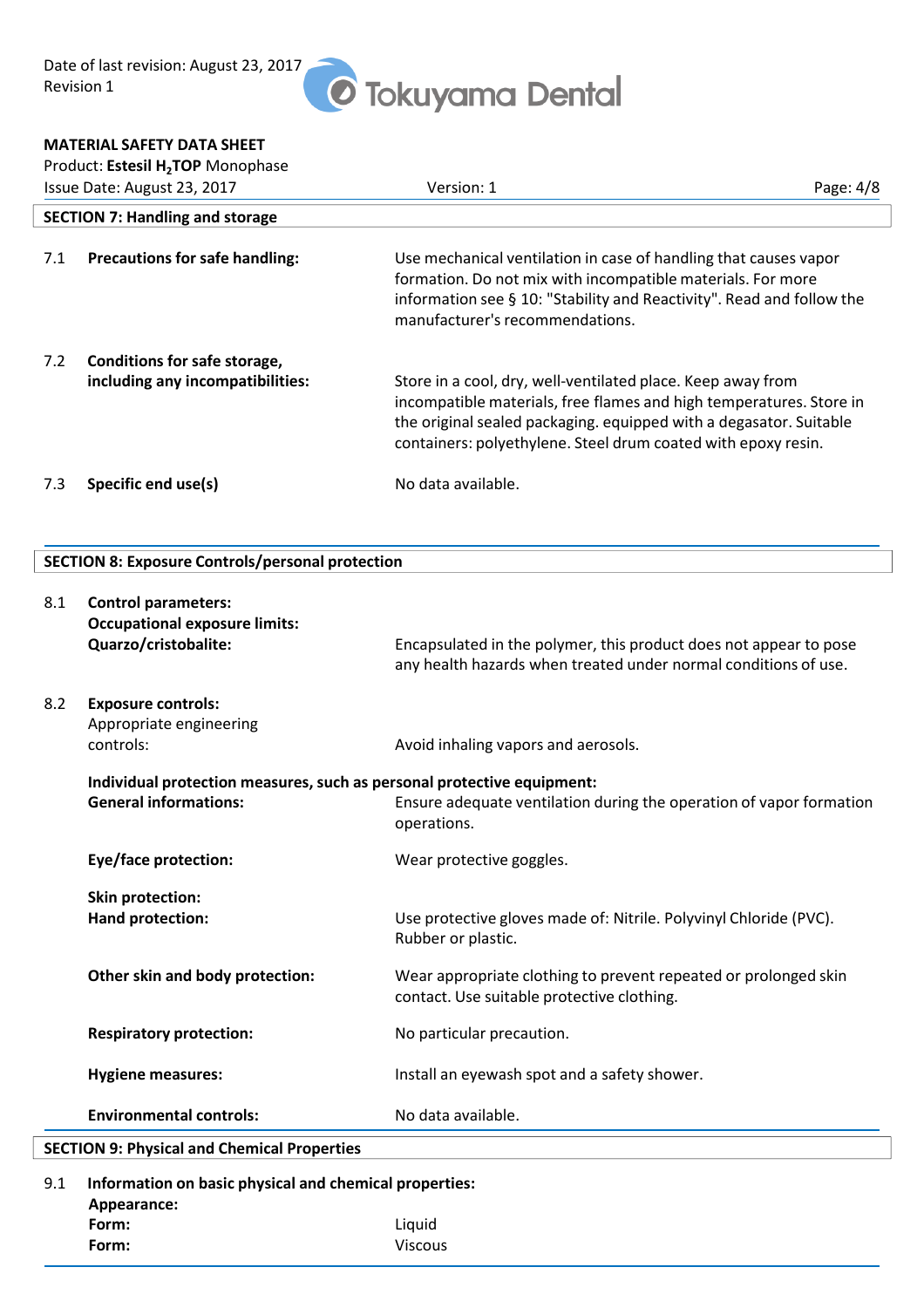# *O* Tokuyama Dental

#### **MATERIAL SAFETY DATA SHEET**

#### Product: **Estesil H2TOP** Monophase

| Colour:<br>Green<br>Odour:<br>Odorless<br><b>Odour threshold:</b><br>Not available.<br>Not available<br>pH:<br>Not available.<br><b>Freezing point:</b><br><b>Boiling point:</b><br>Not available.<br>Flash point:<br>200 °C (Vase closed second the norm ASTM D63.)<br><b>Evaporation rate:</b><br>Not available.<br>Flammability (solid, gas):<br>Not available.<br><b>Upper flammability or explosive limits%:</b><br>74 %(V) Hydrogen. | Page: 5/8 |
|--------------------------------------------------------------------------------------------------------------------------------------------------------------------------------------------------------------------------------------------------------------------------------------------------------------------------------------------------------------------------------------------------------------------------------------------|-----------|
|                                                                                                                                                                                                                                                                                                                                                                                                                                            |           |
|                                                                                                                                                                                                                                                                                                                                                                                                                                            |           |
|                                                                                                                                                                                                                                                                                                                                                                                                                                            |           |
|                                                                                                                                                                                                                                                                                                                                                                                                                                            |           |
|                                                                                                                                                                                                                                                                                                                                                                                                                                            |           |
|                                                                                                                                                                                                                                                                                                                                                                                                                                            |           |
|                                                                                                                                                                                                                                                                                                                                                                                                                                            |           |
|                                                                                                                                                                                                                                                                                                                                                                                                                                            |           |
|                                                                                                                                                                                                                                                                                                                                                                                                                                            |           |
|                                                                                                                                                                                                                                                                                                                                                                                                                                            |           |
| Lower flammability or explosive limits %:<br>4 %(V) Hydrogen.                                                                                                                                                                                                                                                                                                                                                                              |           |
| $<$ 0,1 hPa (20 °C)<br>Vapour pressure:                                                                                                                                                                                                                                                                                                                                                                                                    |           |
| Not available.<br>Vapour density (ari=1):                                                                                                                                                                                                                                                                                                                                                                                                  |           |
| <b>Relative density:</b><br>1,4 $(23 °C)$                                                                                                                                                                                                                                                                                                                                                                                                  |           |
| Solubility(ies):                                                                                                                                                                                                                                                                                                                                                                                                                           |           |
| <b>Solubility in water:</b><br>Practically insoluble Solubility (other):                                                                                                                                                                                                                                                                                                                                                                   |           |
| <b>Etere dietilico.:</b><br>Miscible (in all proportions)                                                                                                                                                                                                                                                                                                                                                                                  |           |
| Solventi clorurati.:<br>Miscible (in all proportions)                                                                                                                                                                                                                                                                                                                                                                                      |           |
| Idrocarburi aromatici:<br>Miscible (in all proportions)                                                                                                                                                                                                                                                                                                                                                                                    |           |
| Idrocarburi alifatici:<br>Miscible (in all proportions)                                                                                                                                                                                                                                                                                                                                                                                    |           |
| Very little soluble.<br>Acetone.:                                                                                                                                                                                                                                                                                                                                                                                                          |           |
| Very little soluble.<br>Etanolo.:                                                                                                                                                                                                                                                                                                                                                                                                          |           |
| Not available.<br>Partition coefficient (n-octanol/water):                                                                                                                                                                                                                                                                                                                                                                                 |           |
| <b>Auto-ignition temperature:</b><br>500 °C Hydrogen.                                                                                                                                                                                                                                                                                                                                                                                      |           |
| Not available.<br><b>Decomposition Temperature:</b>                                                                                                                                                                                                                                                                                                                                                                                        |           |
| 2 200 000 mm <sup>2</sup> /s (23 °C)<br><b>Viscosity:</b>                                                                                                                                                                                                                                                                                                                                                                                  |           |
| <b>Explosive properties:</b><br>Not available.                                                                                                                                                                                                                                                                                                                                                                                             |           |
| Not available.<br><b>Oxidising properties:</b>                                                                                                                                                                                                                                                                                                                                                                                             |           |

#### **SECTION 10: Stability and reactivity**

| 10.1<br>10.2 <sub>1</sub><br>10.3<br>10.4<br>10.5 | <b>Reactivity:</b><br><b>Chemical stability:</b><br><b>Possibility of hazardous reactions:</b><br><b>Conditions to avoid:</b><br>Incompatible materials: | No other information provided.<br>The material is stable under normal conditions.<br>This product can generate hydrogen gas.<br>No other information provided.<br>It develops a highly flammable gas (hydrogen) that causes fire or<br>explosion hazards, in contact with: Strong oxidizing agents. Alcalies<br>and caustic products. Mobile hydrogen chemical compounds, in the<br>presence of metal salts and metal complexes. |
|---------------------------------------------------|----------------------------------------------------------------------------------------------------------------------------------------------------------|----------------------------------------------------------------------------------------------------------------------------------------------------------------------------------------------------------------------------------------------------------------------------------------------------------------------------------------------------------------------------------------------------------------------------------|
| 10.6                                              | <b>Hazardous decomposition products:</b>                                                                                                                 | Thermal decomposition or combustion can release carbon oxides and<br>other toxic gases and vapors. Silica amorphous. Potentially<br>Developable Hydrogen Quantities (I / kg of product): <5                                                                                                                                                                                                                                      |
|                                                   | <b>SECTION 11: Toxicological information</b>                                                                                                             |                                                                                                                                                                                                                                                                                                                                                                                                                                  |
|                                                   | Information on toxicological effects<br>الممثلة ململا مالمرا                                                                                             | والمادانون والمله                                                                                                                                                                                                                                                                                                                                                                                                                |

**Inhalation:** Not available. **Ingestion:** Not available. Acute toxicity - dermal: Not available. Acute toxicity - eye: Not available.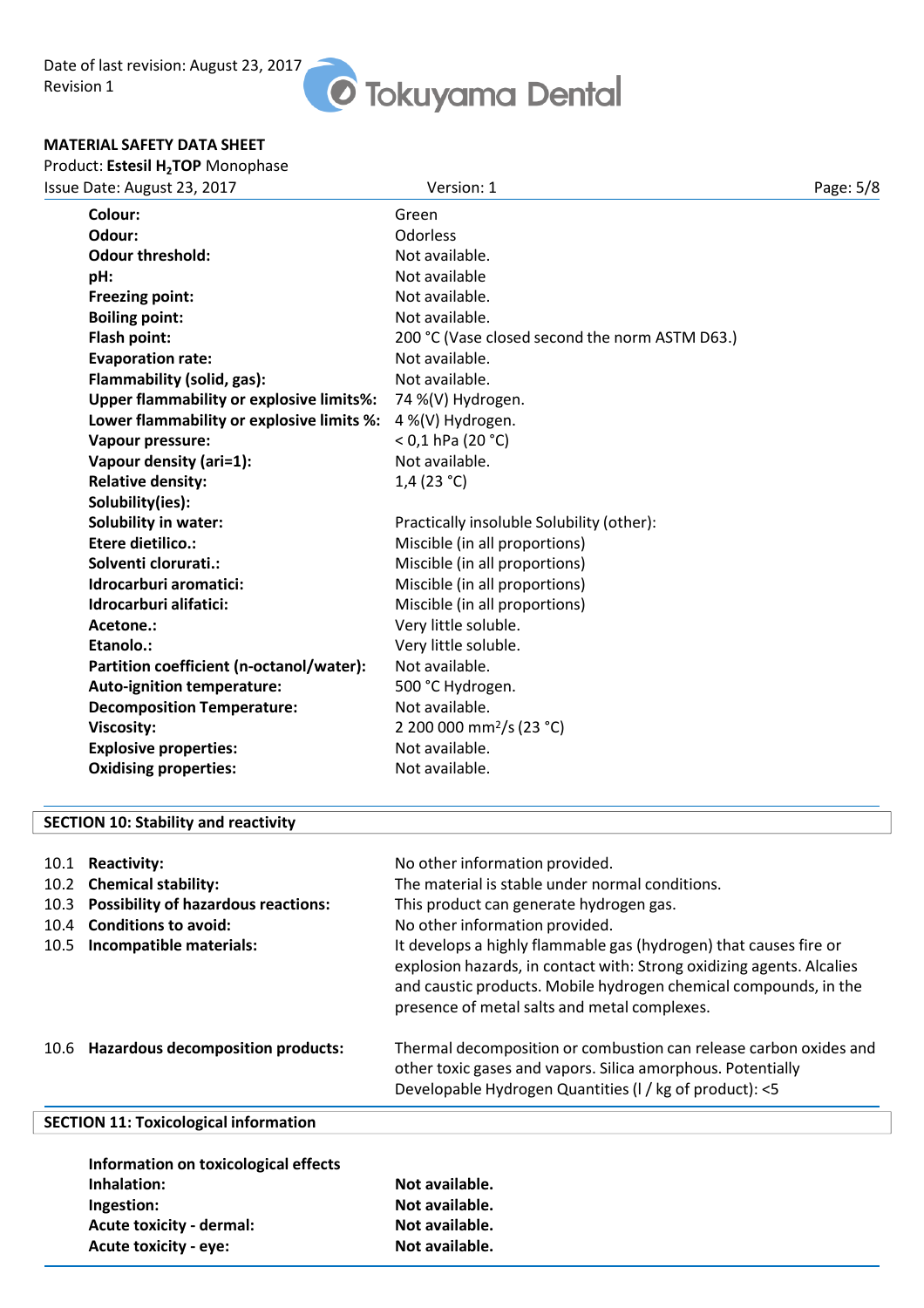Date of last revision: August 23, 2017 Revision 1

## *O* Tokuyama Dental

#### **MATERIAL SAFETY DATA SHEET**

| Issue Date: August 23, 2017                       | Version: 1                                                       | Page: 6/8 |
|---------------------------------------------------|------------------------------------------------------------------|-----------|
| 11.1 Information on toxicological effects:        |                                                                  |           |
| <b>Acute toxicity:</b>                            |                                                                  |           |
| Ingestion:                                        |                                                                  |           |
| <b>Product:</b>                                   | Not classified for acute toxicity based on available data.       |           |
| <b>Contact skin:</b>                              |                                                                  |           |
| <b>Product:</b>                                   | Not classified for acute toxicity based on available data.       |           |
| Inhalation:                                       |                                                                  |           |
| <b>Product:</b>                                   | No expected effect (estimation based on the substances present). |           |
| <b>Repeated dose toxicity:</b>                    |                                                                  |           |
| Product:                                          | No expected effect (estimation based on the substances present). |           |
| <b>Skin corrosion/irritation:</b>                 |                                                                  |           |
| Product:                                          | No expected effect (estimation based on the substances present). |           |
| Serious eye damage/irritation:                    |                                                                  |           |
| <b>Product:</b>                                   | No expected effect (estimation based on the substances present). |           |
| <b>Respiratory and skin sensitisation:</b>        |                                                                  |           |
| Product:                                          | No expected effect (estimation based on the substances present). |           |
| <b>Germ cell mutagenicity:</b>                    |                                                                  |           |
| In vitro:                                         |                                                                  |           |
| <b>Product:</b>                                   | No expected effect (estimation based on the substances present). |           |
| In vivo:                                          |                                                                  |           |
| <b>Product:</b>                                   | No expected effect (estimation based on the substances present). |           |
| Carcinogenicity:                                  | No expected effect (estimation based on the substances present). |           |
| <b>Product:</b>                                   | Nessun dato disponibile.                                         |           |
| <b>Reproductive toxicity:</b>                     |                                                                  |           |
| <b>Product:</b>                                   | No expected effect (estimation based on the substances present). |           |
| <b>Reproductive toxicity (fertility):</b>         |                                                                  |           |
| <b>Product:</b>                                   | No data available.                                               |           |
| <b>Developmental Toxicity (Teratogenicity):</b>   |                                                                  |           |
| <b>Product:</b>                                   | No data available.                                               |           |
| Specific target organ toxicity - Single exposure: |                                                                  |           |
| <b>Product:</b>                                   | No expected effect (estimation based on the substances present). |           |

**Product:** No expected effect (estimation based on the substances present). **Aspiration hazard: Product:** No expected effect (estimation based on the substances present). **Other Adverse Effects:** Unknown.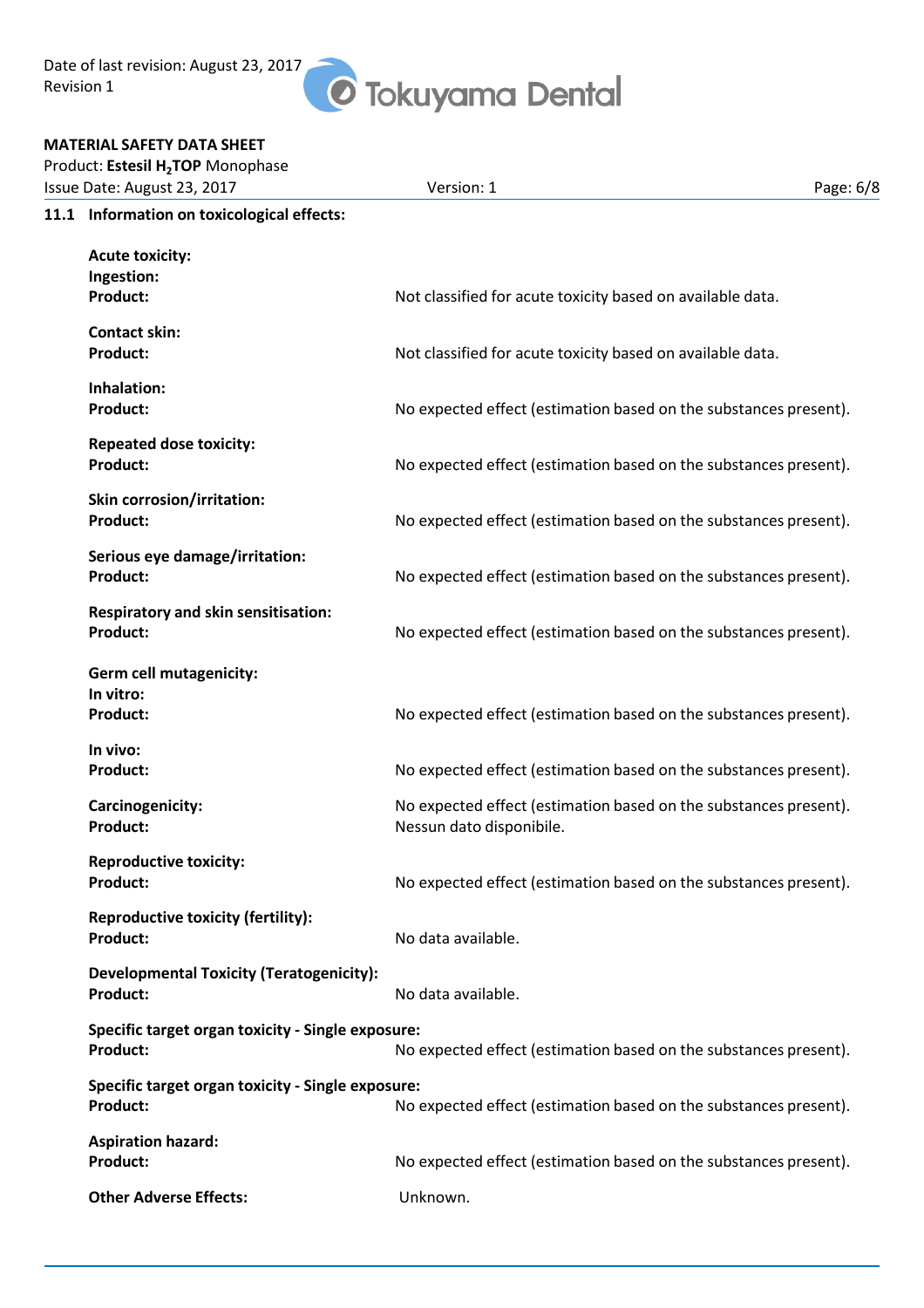Date of last revision: August 23, 2017 Revision 1

# *O* Tokuyama Dental

#### **MATERIAL SAFETY DATA SHEET**

| Product: Estesil H <sub>2</sub> TOP Monophase |                                                                                                            |                                                                                                                                                                                                                                                                                                                                                                                                                                                                                                                                                                                                                                                                                                                                              |           |  |
|-----------------------------------------------|------------------------------------------------------------------------------------------------------------|----------------------------------------------------------------------------------------------------------------------------------------------------------------------------------------------------------------------------------------------------------------------------------------------------------------------------------------------------------------------------------------------------------------------------------------------------------------------------------------------------------------------------------------------------------------------------------------------------------------------------------------------------------------------------------------------------------------------------------------------|-----------|--|
| Issue Date: August 23, 2017                   |                                                                                                            | Version: 1                                                                                                                                                                                                                                                                                                                                                                                                                                                                                                                                                                                                                                                                                                                                   | Page: 7/8 |  |
| <b>SECTION 12: Ecological Information</b>     |                                                                                                            |                                                                                                                                                                                                                                                                                                                                                                                                                                                                                                                                                                                                                                                                                                                                              |           |  |
|                                               | 12.1 Toxicity:<br><b>Acute toxicity - fish:</b><br><b>Product:</b><br>toxicity - aquatic<br>invertebrates: | No expected effect (estimation based on the substances present).                                                                                                                                                                                                                                                                                                                                                                                                                                                                                                                                                                                                                                                                             |           |  |
|                                               | Product:<br>Tossicità cronica:<br>Pesce:<br><b>Product:</b><br>Invertebrati Acquatici:                     | No expected effect (estimation based on the substances present).                                                                                                                                                                                                                                                                                                                                                                                                                                                                                                                                                                                                                                                                             |           |  |
|                                               |                                                                                                            | No expected effect (estimation based on the substances present).                                                                                                                                                                                                                                                                                                                                                                                                                                                                                                                                                                                                                                                                             |           |  |
|                                               | <b>Product:</b><br>Tossicità per le piante acquatiche:                                                     | No expected effect (estimation based on the substances present).                                                                                                                                                                                                                                                                                                                                                                                                                                                                                                                                                                                                                                                                             |           |  |
|                                               | <b>Product:</b><br>12.2 Persistence and degradability:                                                     | No expected effect (estimation based on the substances present).                                                                                                                                                                                                                                                                                                                                                                                                                                                                                                                                                                                                                                                                             |           |  |
|                                               | <b>Biodegradazione:</b><br><b>Product:</b><br><b>Rapporto BOD/COD:</b><br><b>Product:</b>                  | Not available                                                                                                                                                                                                                                                                                                                                                                                                                                                                                                                                                                                                                                                                                                                                |           |  |
|                                               |                                                                                                            | No data available.                                                                                                                                                                                                                                                                                                                                                                                                                                                                                                                                                                                                                                                                                                                           |           |  |
|                                               | 12.3 Bioaccumulative potential:<br><b>Product:</b>                                                         | No data available.                                                                                                                                                                                                                                                                                                                                                                                                                                                                                                                                                                                                                                                                                                                           |           |  |
|                                               | 12.4 Mobility in soil:                                                                                     | No data available.                                                                                                                                                                                                                                                                                                                                                                                                                                                                                                                                                                                                                                                                                                                           |           |  |
| 12.5                                          | <b>Results of PBT and vPvB assessment:</b>                                                                 | No data available.                                                                                                                                                                                                                                                                                                                                                                                                                                                                                                                                                                                                                                                                                                                           |           |  |
|                                               | 12.6 Other Adverse Effects:                                                                                | Unknown.                                                                                                                                                                                                                                                                                                                                                                                                                                                                                                                                                                                                                                                                                                                                     |           |  |
| <b>SECTION 13: Disposal considerations</b>    |                                                                                                            |                                                                                                                                                                                                                                                                                                                                                                                                                                                                                                                                                                                                                                                                                                                                              |           |  |
|                                               | 13.1 Waste treatment methods:<br><b>General information:</b>                                               | The user's attention is drawn to the possible existence of local waste<br>disposal regulation.                                                                                                                                                                                                                                                                                                                                                                                                                                                                                                                                                                                                                                               |           |  |
|                                               | <b>Disposal methods:</b>                                                                                   | Dispose of surplus products and those that cannot be recycled via a<br>licensed waste disposal contractor. Waste, residues, empty<br>containers, discarded work clothes and contaminated cleaning<br>materials should be collected in designated containers, labelled with<br>their contents. Incineration or landfill should only be considered<br>when recycling is not feasible.<br>Contaminated packaging should be emptied as much as possible and<br>equipped with a degassing device. Dispose of waste in an appropriate<br>treatment and disposal center in accordance with applicable laws and<br>regulations and product characteristics at the time of disposal. After<br>cleaning, recycle or remove it at an authorized center. |           |  |

#### **SECTION 14: Transport information**

This material is not subject to shipping regulations. **General:** It is forbidden to pack with a breathable air vent cap.